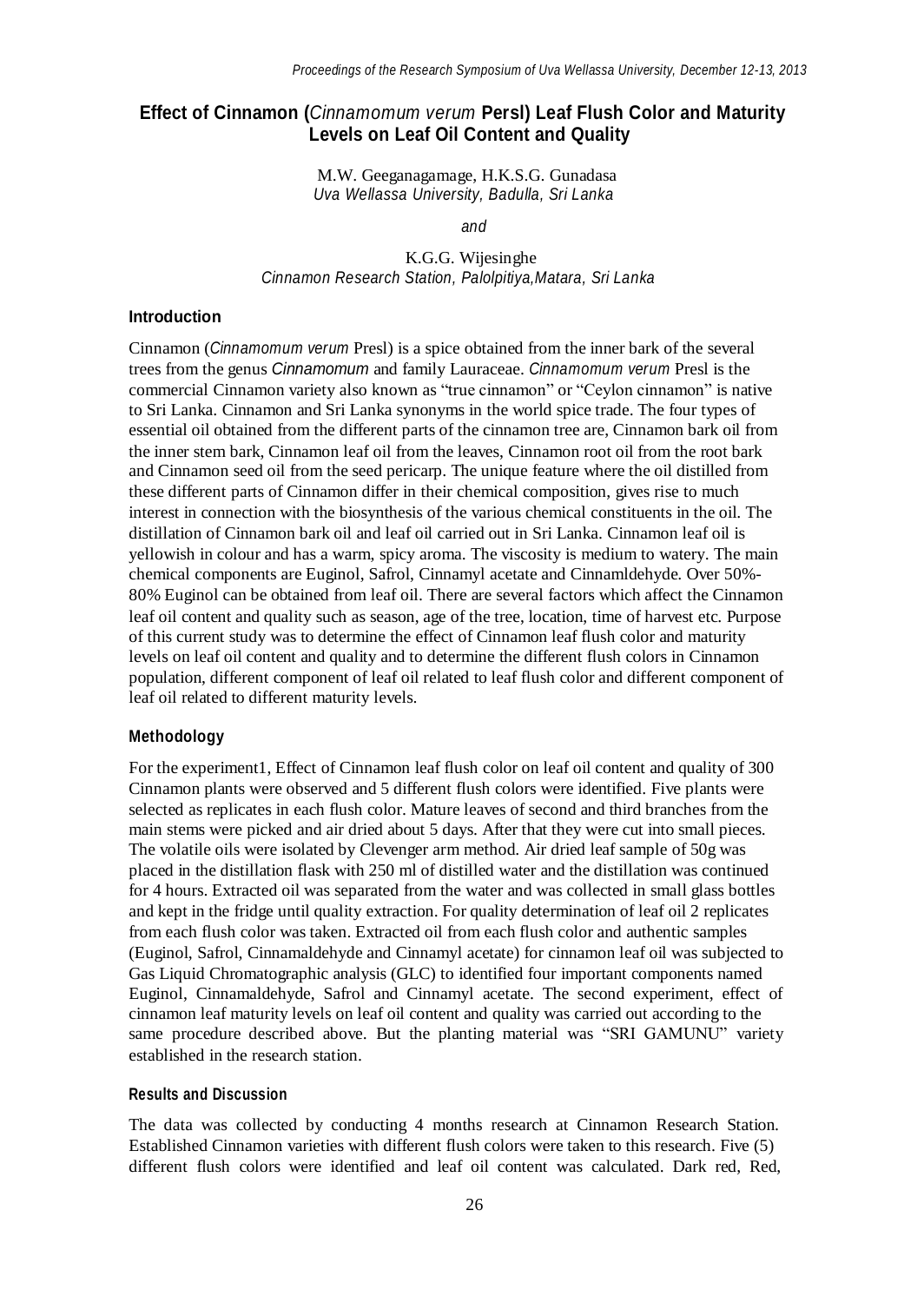Brownish red, Brownish yellow red and light green were the 5 different flush colors. The colors were identified using Muncell color chart.

### **Effect of Cinnamon flush color on leaf oil content and quality**

According to the data analysis (Figure 1), dark red flush color contain highest amount of leaf oil that is around 3g of leaf oil per 50g of leaf. Brownish yellow red and light green flush color contains equal amount of leaf oil that is 2.8g of leaf oil content per 50g of leaves. Lowest amount of leaf oil was extracted from Brownish red color flush. According to the statistical analysis, results shows that there was a significant difference of the leaf flush color on leaf oil content. The results showed that the intensity of the red color increased with the increase of the leaf oil content and it emphasized that there was an indirect relationship between red color pigments and the leaf oil content also.



Figure 1. Flush color vs. average leaf oil percentage.

Oil samples of each flush color were subjected to Gas Liquid Chromatography and results showed that light green color contains highest amount of Euginol concentration. Light green color contains more chlorophyll content than the other flush color. Thus, there is some indirect relationship between chlorophyll content and the Euginol concentration. Even though dark red flush contains highest amount of leaf oil content the leaf oil quality was low in that color. According to the statistical analysis results, it showed that there was no significant difference between flush color and Euginol concentration.

# **Effect of Cinnamon maturity levels on leaf oil content and quality**

In this experiment established "Sri gamunu" variety was taken as the planting material. Five types of maturity stages were identified as flush, immature, mature, over mature and ripen. Mature leaves contain highest leaf oil content it was marked as the 3g of leaf oil per 50g of leaf sample and when the maturity increased, the leaf oil content increases (Figure 2). When the plant turns to its senescence stage the leaf oil content decreased because the chlorophyll content decreases with the senescence stage (Krishnamoorthi et al., 1988). The results emphasized that there was a relationship between plant growth stages vs. leaf oil content. Statistical analysis revealed that there was a significant difference between leaf maturity levels and leaf oil content.

that showed there was a relationship between chlorophyll content and the Euginol According to the analytical results mature leaves contained highest amount of Euginol concentration that was nearly 92%. With the increase of the maturity level, leaf oil content was increased and when the plant turns to its senescence stage the Euginol concentration was decreased. The chlorophyll content increases with maturity (Krishnamoorthi et al., 1988) and concentration. Ripen leaves are not contain the component called Euginol and it contains Cinnamyl acetate (Shankaranarayana et al., 2007). Therefore, the results revealed that that there was an effect of maturity levels on the leaf oil quality.